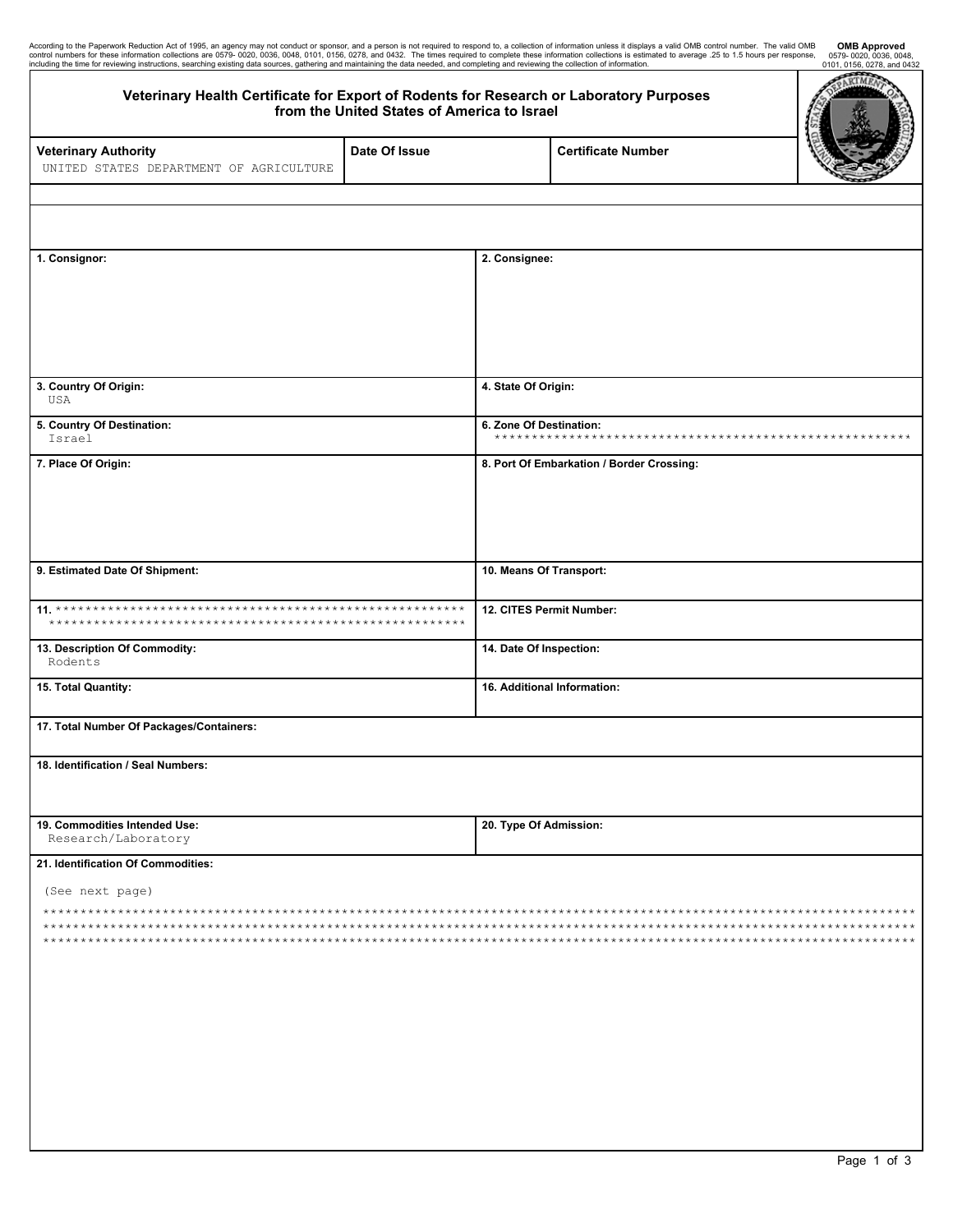## Veterinary Health Certificate for Export of Rodents for Research or Laboratory Purposes<br>from the United States of America to Israel

Date Of Issue

**Veterinary Authority** 

UNITED STATES DEPARTMENT OF AGRICULTURE

| Row# | Species (scientific name) | Breed | Number of Head | Sex | Age | Color |
|------|---------------------------|-------|----------------|-----|-----|-------|
|      |                           |       |                |     |     |       |
|      |                           |       |                |     |     |       |
|      |                           |       |                |     |     |       |
|      |                           |       |                |     |     |       |
|      |                           |       |                |     |     |       |
|      |                           |       |                |     |     |       |
|      |                           |       |                |     |     |       |

**Certificate Number**